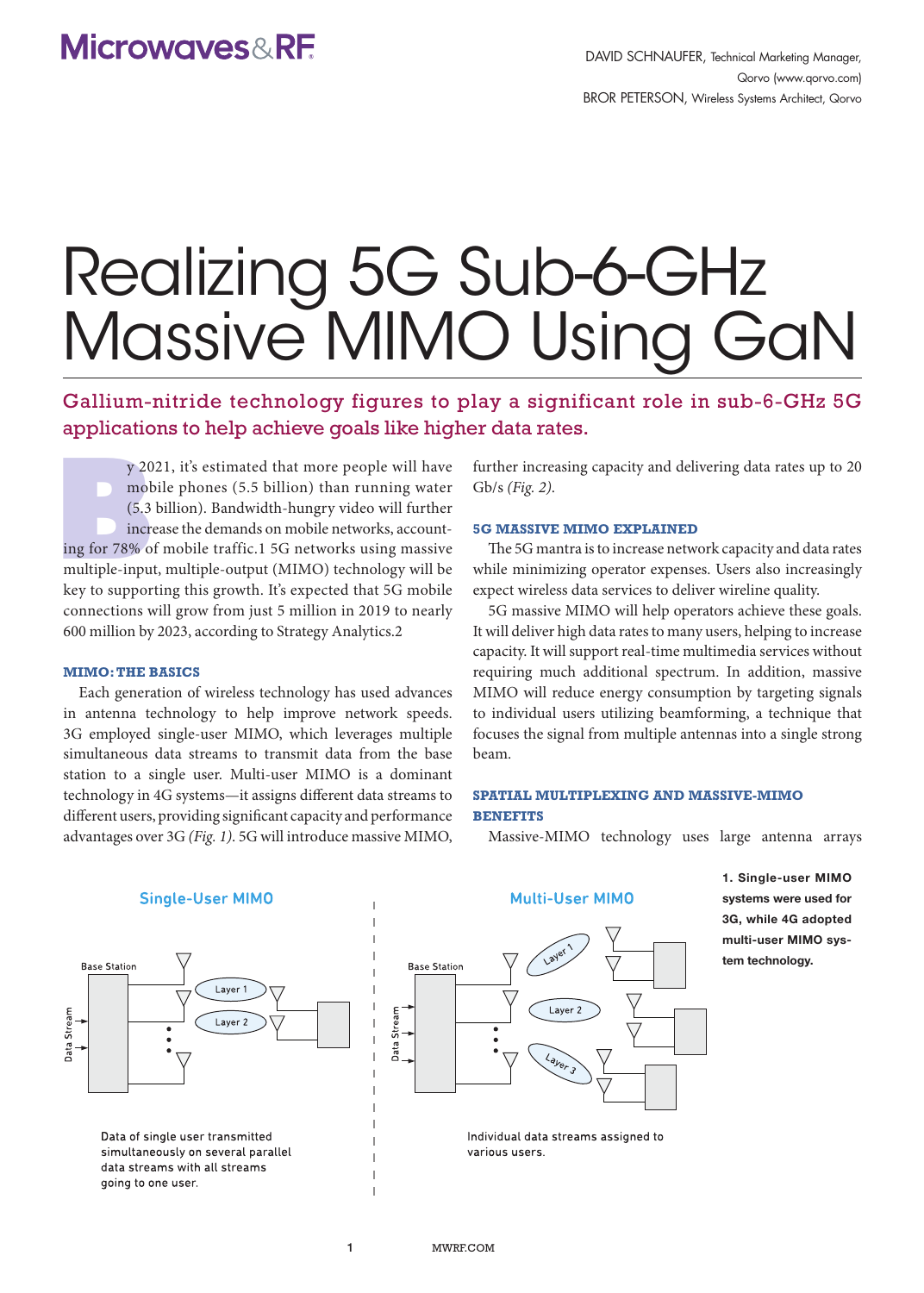

(typically comprising 64 dual-polarized, but at a minimum 16, array elements) to exploit spatial multiplexing *(Fig. 3)*. Spatial multiplexing delivers multiple parallel streams of data within the same resource block. By expanding the total number of virtual channels, it increases capacity and data rates without additional towers and spectrum.

In spatial multiplexing, each spatial channel carries independent information *(Fig. 4)*. If the environmental scattering is rich enough, many independent sub-channels are created in the same allocated bandwidth, thus achieving multiplexing gains with no additional cost in bandwidth or power. The multiplexing gain is also referred to as degrees of freedom in reference to the signal space constellation; in a massive-MIMO configuration, the degrees of freedom govern the overall capacity of the system.<sup>3</sup>

With massive MIMO, multiple antennas focus the transmit and receive signals into smaller regions of space, bringing huge improvements in throughput and energy efficiency. The more data streams, the greater the data rate and more efficient use of radiated power. This approach also improves link reliability. The increase in antennas means more degrees of freedom that can be spent on spatial diversity. It improves selectivity in the transmit and receive data streams and enhances interference cancellation.

Massive MIMO will provide benefits, including:

## • Preventing transmission in undesired directions, alleviating interference

- Decreasing latency, allowing for faster speeds and higher reliability
- Reducing fading and drops, boosting signal-to-noise-ratio (SNR)
- Increasing spectral efficiency and high reliability
- Greater energy efficiency

#### **5G MASSIVE MIMO AND SUB-6-GHZ DEPLOYMENT**

It's clear that to achieve the 5G target of 20-Gb/s data rates, it will be necessary to use millimeter-wave (mmWave) spectrum. However, several key challenges must be addressed before mmWave can truly be used for mobile communications.

While operators and original equipment manufacturers (OEMs) continue working to finalize mmWave technology, sub-6-GHz will be the go-to 5G network technology in the near term. Sub-6-GHz frequencies are suited for both rural and urban areas since the technology can deliver high data rates over long distances *(Fig. 5)*. Operators are initially expected to deploy 5G in 3,300- to 4,200-MHz and 4,400- to 5,000-MHz frequency ranges, which will allow up to 100- MHz channel bandwidths.

Sub-6-GHz massive MIMO will solve interference problems by using a large number of antennas at the base station and

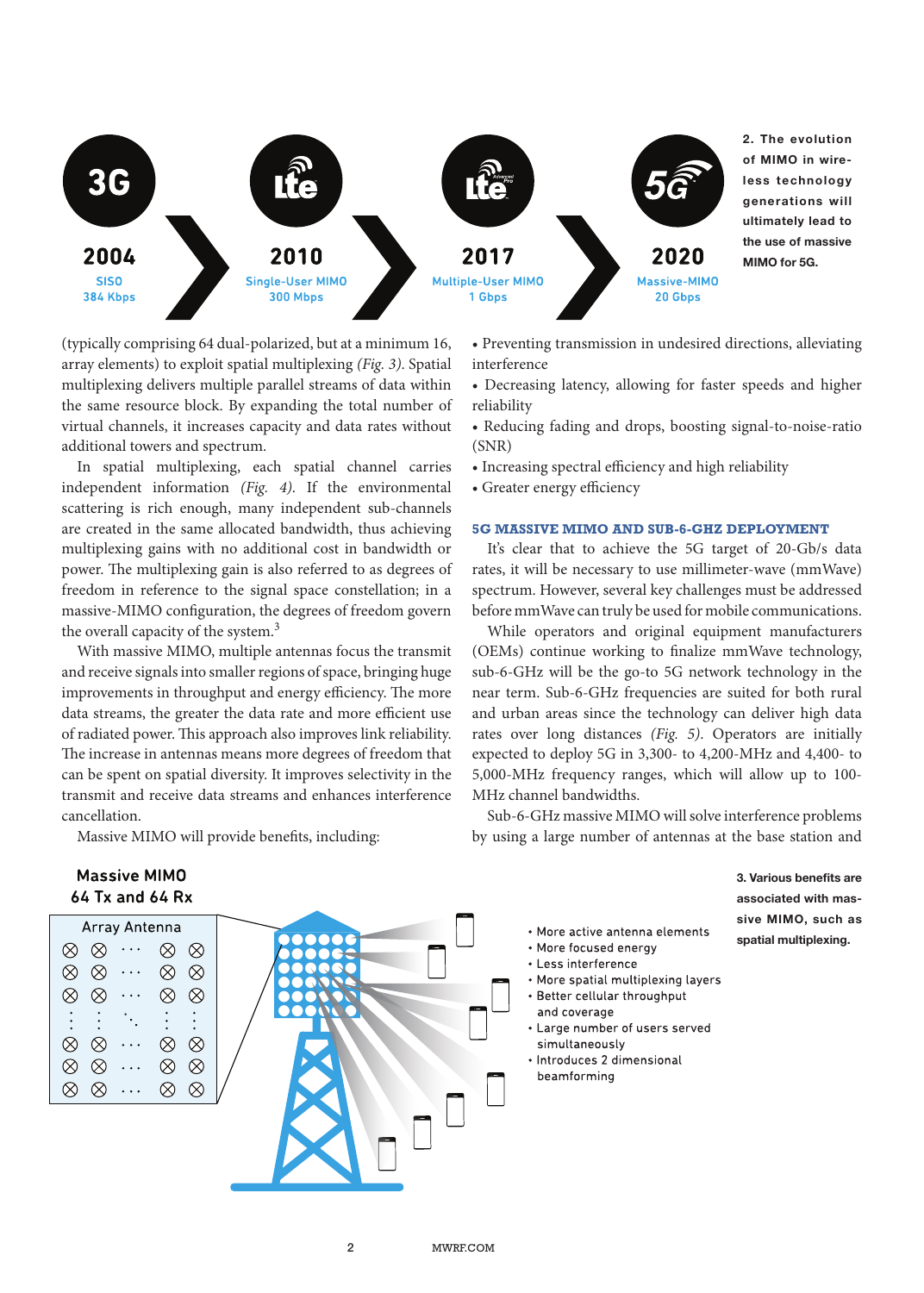

will enable base stations to serve large numbers of users in urban areas. Massive MIMO also boosts peak, average, and cell-edge throughput, maximizing cost efficiency by providing the optimal balance between user coverage and capacity. These technology advances do not come without system design challenges. Sub-6-GHz massive-MIMO beamforming technology will drive demand for small, highly efficient, costeffective power amplifiers (PAs) that can be used in massive-MIMO arrays. Also, because the 5G modulation schemes

Increase data rate via Massive MIMO with spatial multiplexing



Transmit antenna

4. Each channel involved in spatial multiplexing with massive MIMO carries independent information.

are becoming more complex (i.e., 256 QAM), wireless infrastructure PAs will need to be very efficient under the deep output-power back-off conditions (up to 8 dB or more) that will be required to achieve the necessary linearity.

## **MAKING 5G MASSIVE-MIMO SUB-6-GHz A REALITY USING GAN**

High output power, linearity, and power-consumption requirements are pushing basestation and network OEMs to switch from using LDMOS

> 5. Differences in coverage and capacity are distinct between 5G mmWave and sub-6-

GHz.

technology for PAs to gallium nitride (GaN). GaN offers numerous advantages for 5G sub-6-GHz massive-MIMO base-station applications:

• GaN performs well at 3.5-GHz frequencies and above, while LDMOS is challenged at these high frequencies.

• GaN has high breakdown voltage, high current density, high transition frequency, low on-state resistance, and low parasitic capacitance. These properties translate into high output

18 Gpbs



Downlink Speed\* 1.2 Gbps 6.5 Gbps

\*3 Carrier Aggregation and 80% downlink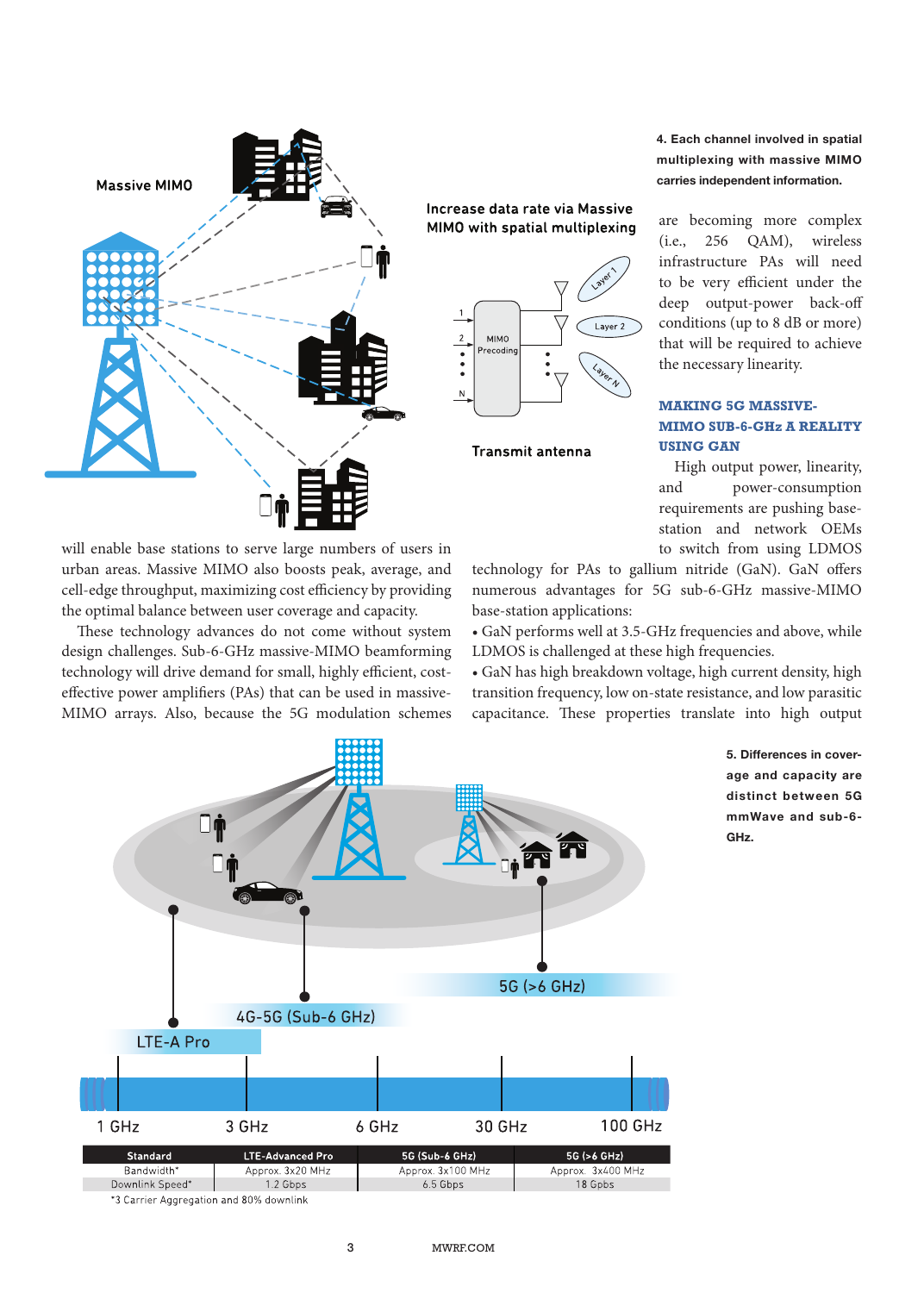

6. This sub-6-GHz massive MIMO RFFE includes a Doherty PA.

power, wide bandwidth, and high efficiency.

• GaN in a Doherty PA configuration attains average efficiencies of 50% to 60% with 100-W output power, significantly reducing transmit power consumption.

• The high-power density of GaN PAs enables small form factors that require less printed-circuit-board (PCB) space.

• Using GaN in a Doherty PA configuration allows for the use

of quad-flat no-leads (QFN) plastic packages rather than the expensive ceramic packages.

• GaN's efficiency at high frequency and over wide bandwidths means that massive-MIMO systems can be more compact. GaN reliably runs at higher operating temperatures, meaning it can use a smaller heat sink. This enables a more compact form factor.

## **MEETING SUB-6-GHz RFFE DESIGN GOALS**

Building the RF front end (RFFE) to support these new sub-6-GHz 5G applications will be a challenge. The RFFE is critical to the system's power output, selectivity, and power consumption. The complexity and higher frequency range are driving the need for RFFE integration, size reductions, lower power consumption, high output power, wider bandwidth, improved linearity, and increased receiver sensitivity. In addition, there are tighter coupling requirements between the transceiver, RFFE, and antenna.

Some of the goals of the 5G sub-6-GHz RFFE, and how GaN PAs can help achieve them, include:

• **Higher frequencies and increased bandwidth:** 5G uses higher frequencies than 4G and requires much wider component carrier bandwidths (up to 100 MHz). GaN-onsilicon-carbide (GaN-on-SiC) Doherty PAs achieve wider bandwidths and higher power-added efficiencies (PAEs) than LDMOS at these frequencies. The higher efficiency, higher output impedance, and lower parasitic capacitance of GaN devices allow for easier wideband matching and scaling to very high output power.

• **High power efficiency at higher data rates:** GaN has soft

| 5G Sub-6 GHz - n77, n78, n79 |                                                        |                          |                          |     |     |                                     |     |   |                                              |     |     |     |     |     |     |     |     |   |
|------------------------------|--------------------------------------------------------|--------------------------|--------------------------|-----|-----|-------------------------------------|-----|---|----------------------------------------------|-----|-----|-----|-----|-----|-----|-----|-----|---|
| Band                         | n77                                                    |                          |                          |     |     |                                     |     |   |                                              |     |     |     |     |     |     |     |     |   |
|                              | n78                                                    |                          |                          |     |     |                                     |     |   |                                              |     |     |     |     |     |     |     |     |   |
|                              |                                                        |                          |                          |     |     |                                     |     |   |                                              |     |     |     |     |     | n79 |     |     |   |
| Freq. GHz                    | 3.3                                                    | 3.4                      | 3.5                      | 3.6 | 3.7 | 3.8                                 | 3.9 | 4 | 4.1                                          | 4.2 | 4.3 | 4.4 | 4.5 | 4.6 | 4.7 | 4.8 | 4.9 | 5 |
|                              | TQL9092 (0.6 - 4.2 GHz, 0.6 dB Noise Figure)           |                          |                          |     |     |                                     |     |   |                                              |     |     |     |     |     |     |     |     |   |
| LNA                          | QPL9097 (1.1 dB Noise Figure)                          |                          |                          |     |     |                                     |     |   |                                              |     |     |     |     |     |     |     |     |   |
|                              | QPL9503 (0.6 - 6 GHz, 0.95 dB Noise Figure)            |                          |                          |     |     |                                     |     |   |                                              |     |     |     |     |     |     |     |     |   |
| LNA & Switch                 | QPB9319 (Dual Channel LNA, 1.8 - 4.2 GHz, with Bypass) |                          |                          |     |     |                                     |     |   |                                              |     |     |     |     |     |     |     |     |   |
|                              | QPB9324<br>(1.2 dB Noise Figure)                       |                          |                          |     |     |                                     |     |   |                                              |     |     |     |     |     |     |     |     |   |
|                              | QPB9325<br>(1.2 dB Noise Figure)                       |                          |                          |     |     |                                     |     |   |                                              |     |     |     |     |     |     |     |     |   |
|                              | QPB9329 (Dual Channel LNA)                             |                          |                          |     |     |                                     |     |   |                                              |     |     |     |     |     |     |     |     |   |
| Pre-Driver                   | QPA9120 (1.8 - 5 GHz, 29 dB Gain)                      |                          |                          |     |     |                                     |     |   |                                              |     |     |     |     |     |     |     |     |   |
| Driver & PA                  |                                                        |                          | <b>QPA3503 (3 Watts)</b> |     |     |                                     |     |   |                                              |     |     |     |     |     |     |     |     |   |
|                              | <b>QPA3506</b> (5 Watts)                               |                          |                          |     |     |                                     |     |   |                                              |     |     |     |     |     |     |     |     |   |
|                              |                                                        |                          |                          |     |     | QPA4501 (29 dB Gain, GaN PA Module) |     |   |                                              |     |     |     |     |     |     |     |     |   |
|                              | <b>QPD0030</b> (45 Watt GaN Transistor)                |                          |                          |     |     |                                     |     |   |                                              |     |     |     |     |     |     |     |     |   |
| PA                           |                                                        | (75 Watt GaN Transistor) | QPD0050                  |     |     |                                     |     |   |                                              |     |     |     |     |     |     |     |     |   |
|                              |                                                        | (90 Watt GaN Transistor) | QPD0060                  |     |     |                                     |     |   |                                              |     |     |     |     |     |     |     |     |   |
|                              |                                                        |                          |                          |     |     |                                     |     |   | QPD1009 (DC - 5 GHz, 15 Watt GaN Transistor) |     |     |     |     |     |     |     |     |   |
|                              |                                                        |                          |                          |     |     |                                     |     |   | QPD1010 (DC - 5 GHz, 10 Watt GaN Transistor) |     |     |     |     |     |     |     |     |   |

7. Qorvo offers an array of sub-6-GHz products.